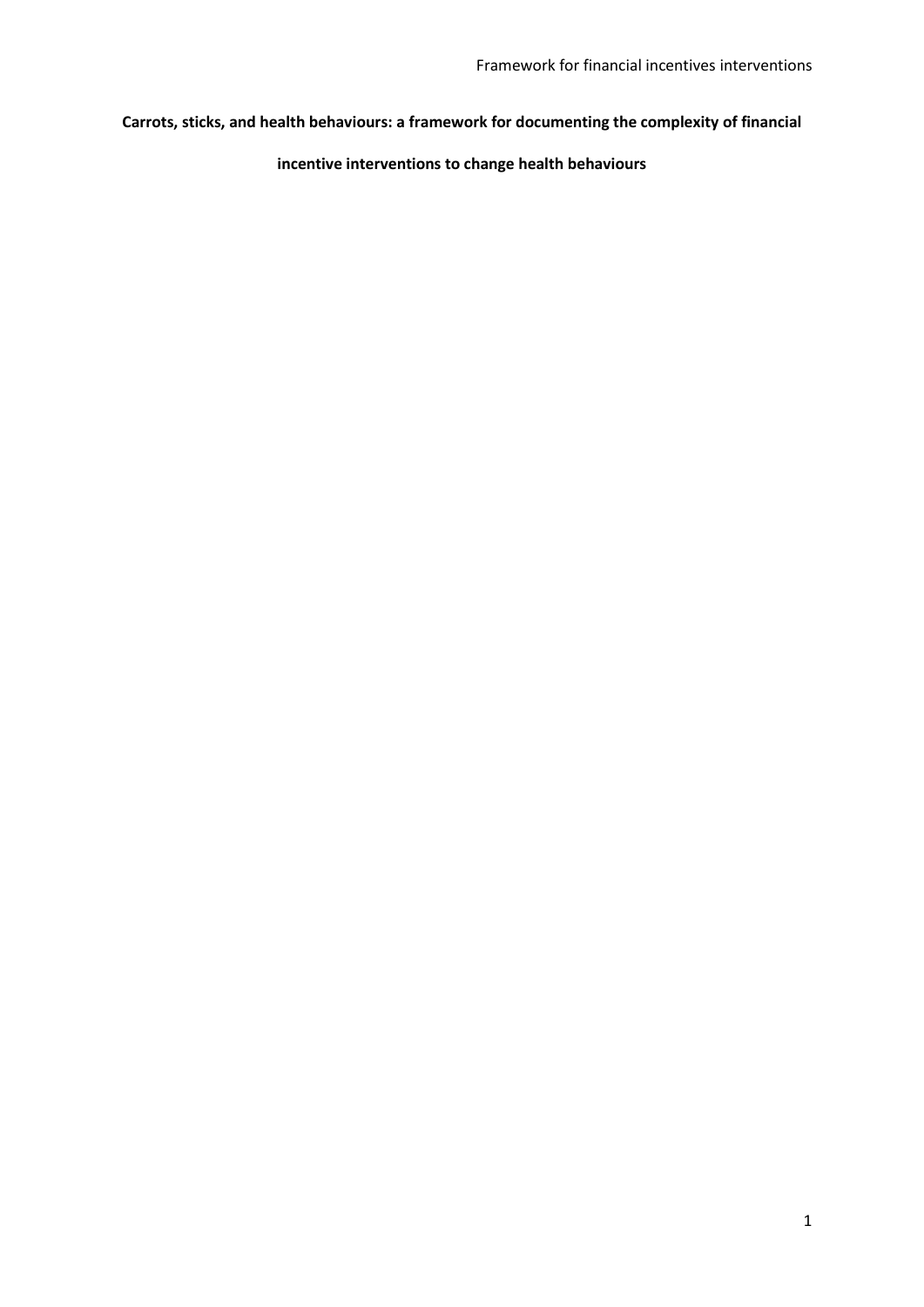#### **Abstract**

Financial incentive interventions are increasingly used as a method of encouraging healthy behaviours, from attending for vaccinations to taking part in regular physical activity. There is a growing body of research on the effectiveness of financial incentive interventions for health behaviours. Wide variations in the nature of these interventions make it difficult to draw firm conclusions about what makes an effective incentive, for whom and under what circumstances.

Whilst there has been some recognition of the theoretical complexity of financial incentive interventions for health behaviours, there is no framework that categorises these interventions. This limits the research community's ability to clearly establish which components of financial incentives interventions are more and less effective, and how these components might interact to enable behavioural change. We propose a framework for describing health promoting financial incentive interventions. Drawing on our experience of a recently completed systematic review, we identify nine domains that are required to describe any financial incentive intervention designed to help individuals change their health behaviours. These are: direction, form, magnitude, certainty, target, frequency, immediacy, schedule and recipient. Our framework should help researchers and policy makers identify the most effective incentive configurations for helping individuals adopt healthy behaviours.

#### **Keywords**

Incentives; health behaviour; behavioural economics; motivation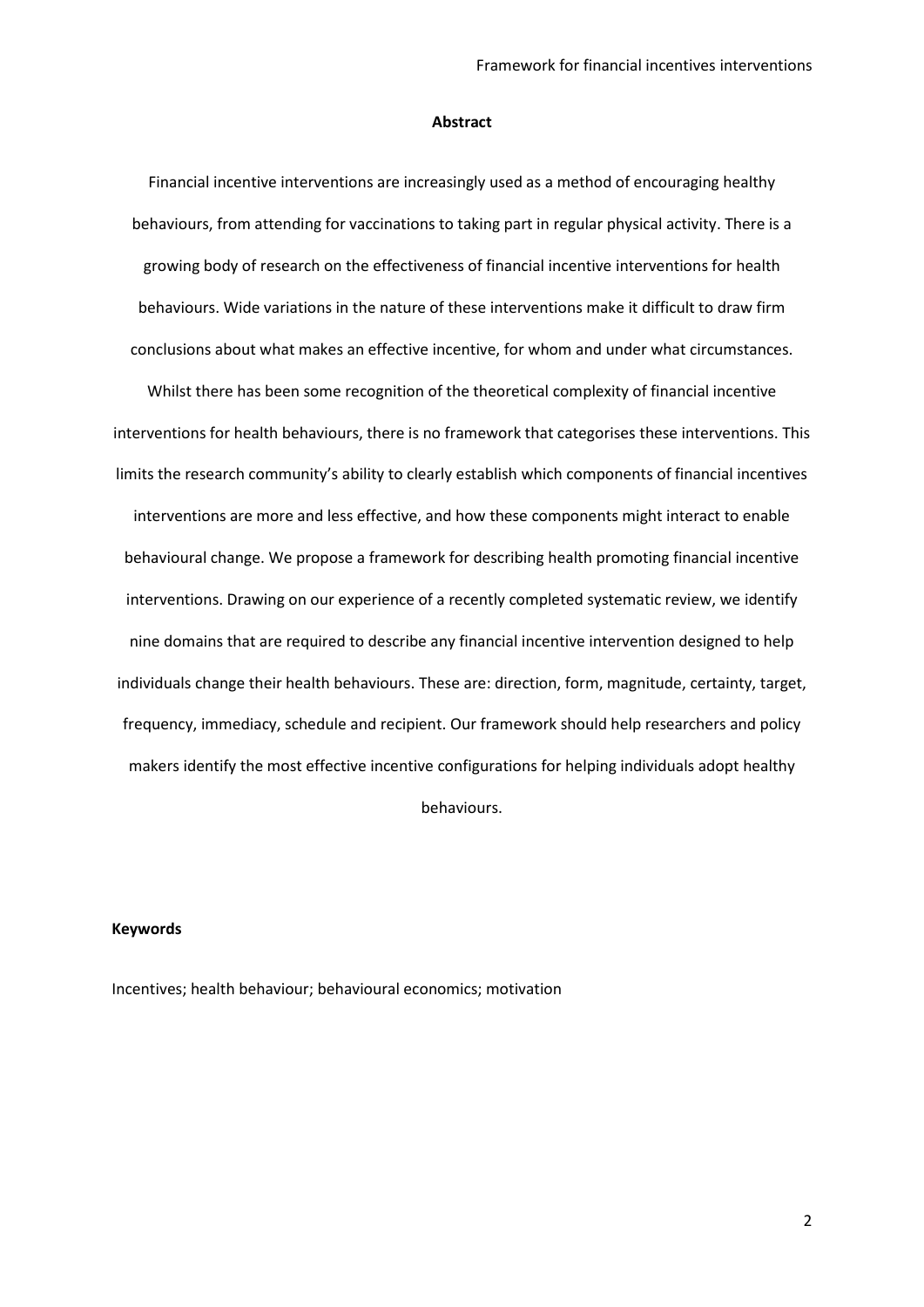# **Carrots, sticks, and health behaviours: a framework for documenting the complexity of financial incentive interventions to change individual health behaviours**

'Carrot' and 'stick' financial incentive interventions are increasingly being used to encourage healthy behaviours. Pregnant smokers in Scotland are offered grocery vouchers if they provide smoke-free breath tests at weekly check-ups [\(Ballard & Radley, 2009\)](#page-12-0). Australian families are eligible for additional social security benefits if their children are up-to-date with all their vaccinations [\(Lawrence, MacIntyre, Hull, & McIntyre, 2004\)](#page-14-0). Obese English adults can earn monthly cash rewards for achieving pre-specified weight loss goals [\(Relton, Strong, & Li, 2011\)](#page-16-0). Voucher based contingency management, where clients receive vouchers exchangeable for a range of goods and services contingent on achievement of therapeutic goals [\(Lussier, Heil, Mongeon, Badger, & Higgins, 2006;](#page-14-1) [Prendergast, Podus, Finney, Greenwell, & Roll, 2006\)](#page-16-1), is recommended by the UK National Institute of Health and Care Excellence to reduce illicit drug use and promote drug users' engagement with services [\(National Institute for Health and Care Excellence, 2007\)](#page-15-0). Online, [www.stickK.com](http://www.stickk.com/) gives users the facility to set up and monitor commitment contracts that allow users to pledge to achieve any behavioural goals they choose, alongside making a cash deposit that is forfeited in the event of failure [\(S. Halpern, Asch, & Volpp, 2012\)](#page-13-0). These examples demonstrate the variety and complexity of financial incentive interventions.

There is a growing body of research on the effectiveness of financial incentive interventions for helping individuals to change their health behaviours (e.g[. Cahill & Perera, 2011;](#page-13-1) [Lagarde, Haines,](#page-14-2)  [& Palmer, 2007;](#page-14-2) [Lussier et al., 2006;](#page-14-1) [O' Malley, Baker, Francis, Perry, & Foster, 2012;](#page-16-2) [Paul-](#page-16-3)[Ebhohimhen & Avenell, 2008;](#page-16-3) [Prendergast et al., 2006;](#page-16-1) [Wall, Ni Mhurchu, Blakely, Rodgers, &](#page-17-0)  [Wilton, 2006\)](#page-17-0). But wide variations in the nature of these interventions make it difficult to draw firm conclusions about what makes an effective incentive, for whom and under what circumstances.

It is not necessarily always clear exactly what a financial incentive intervention is, and is not. The key components of incentive interventions identified in the behaviour change literature are that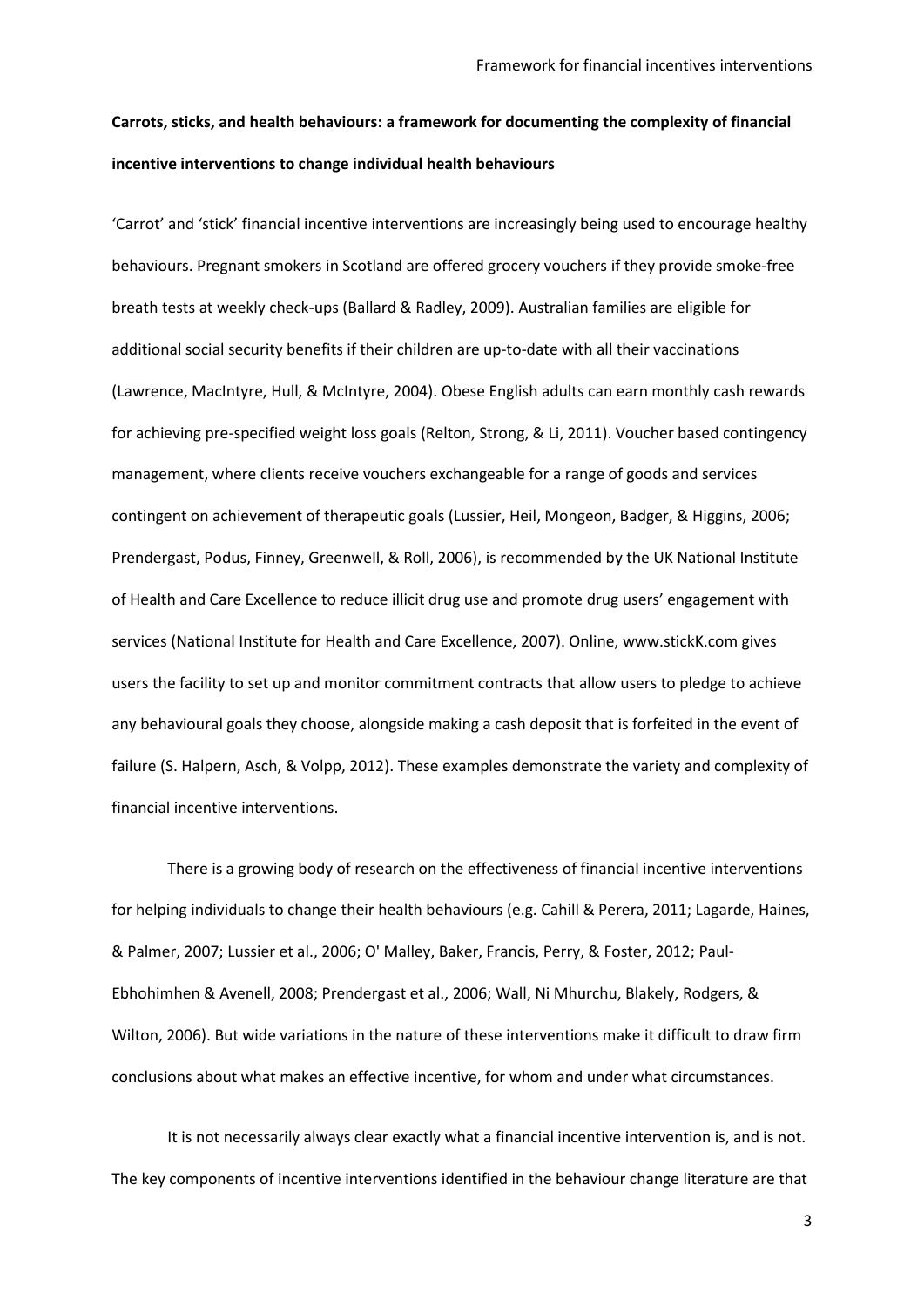they are rewarding and that they are contingent on behaviour change [\(Abraham & Michie, 2008\)](#page-12-1). However, this leaves unclear what exactly a 'financial reward' is. Grocery vouchers certainly have financial value, but they are not directly monetary. Nor is entry into a Quit & Win competition necessarily a reward if an individual does not win one of the prizes offered, despite having quit smoking. Commitment contracts are only rewarding in that they involve avoidance of penalties, rather than clear positive rewards.

It is, therefore, challenging to capture the complexity of financial incentive interventions in a simple definition. Recently there has been some recognition of the theoretical complexity of financial incentive interventions for health behaviours [\(Johnston & Sniehotta, 2010\)](#page-14-3). For example, Johnston & Sniehotta (2010) highlighted the range of behavioural change techniques that might be involved in a financial incentive intervention – from agreeing a contract, through goal setting, behaviour monitoring, feedback, to eventual reward. Such interventions draw on a range of behaviour change theories, including Self-Regulation Theory [\(Bandura, 1986\)](#page-12-2), Operant Conditioning [\(Skinner, 1953\)](#page-17-1), Contingency Management theories [\(Petry, 2011\)](#page-16-4) and learning theories. Although some attempts have been made to list important design aspects of financial incentive interventions [\(Lynagh, Sanson-Fisher, & Bonevski, 2013\)](#page-15-1), we are not aware of any framework that has been proposed to capture, systematically, the complexity of the nature of financial incentive interventions and provide standard terminology to help achieve this. Such a framework would help authors and readers describe and compare the detailed nature of financial incentive interventions, and highlight the complexity of such interventions to policy makers and those designing new interventions. The absence of such a framework limits the research community's ability to clearly establish which components of financial incentives interventions are more and less effective, and how these components might interact to enable behavioural change [\(Michie & Johnston, 2012\)](#page-15-2).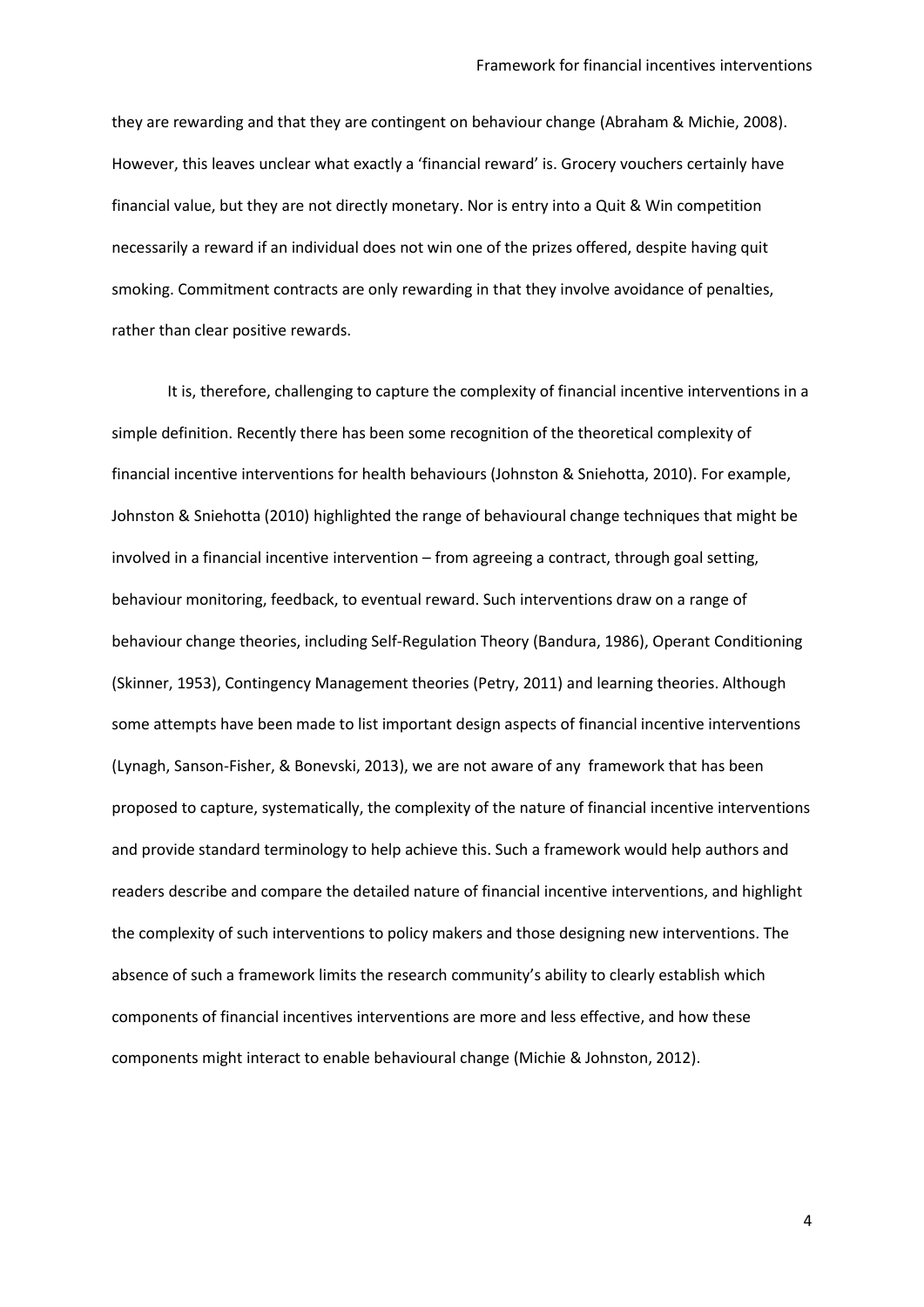#### **A framework of financial incentive interventions for health behaviour change**

We propose a framework for describing health promoting financial incentive interventions. Drawing on our experience of an on-going systematic review in this area [\(J. Adams, Giles, Robalino, McColl, &](#page-12-3)  [Sniehotta, 2012\)](#page-12-3), we identify nine domains that are required to fully describe any financial incentive intervention designed to help individuals change their health behaviours. We offer dimensions, with examples, for each domain in Table 1, and the domains are described in more detail below.

**Direction.** The 'direction' domain specifies whether the reward component of an incentive intervention is a positive gain associated with engaging in a healthy behaviour, or the avoidance of a negative loss that might be imposed for not engaging in the behaviour. This allows 'stick' incentive interventions, such as those popularised by www.stickK.com, to be considered alongside more common 'carrot' incentives. It is worth noting that even if participants adhere to commitment contracts and retain their investment, there is an opportunity cost associated with any investment and this may limit the value individuals place on such commitment contract 'rewards'.

Form. 'Form' describes the nature of the incentive - i.e. cash, vouchers exchangeable for a range of goods or services, or vouchers exchangeable for only one specific good. Some concern has been expressed that it is unacceptable to reward financially costly behaviours such as smoking cessation with cash that can then be spent on exactly the behaviour it was designed to discourage [\(Bonevski, Bryant, & Paul, 2011\)](#page-12-4).<sup>1</sup> Vouchers for a restricted range of products, or only one product, avoid this risk. The attractiveness of different incentives is also likely to vary between individuals and this may moderate the effects of incentives. For example, cash incentives might be more valued by, and hence more effective in, individuals with lower disposable incomes [\(Paul-Ebhohimhen &](#page-16-3)  [Avenell, 2008\)](#page-16-3).

**.** 

 $1$  This is only one aspect of the ethics and acceptability of financial incentive interventions that has been questioned. Fuller discussion of the ethics and acceptability of financial incentive interventions are available elsewhere.[\(S. D. Halpern, Madison, & Volpp, 2009;](#page-13-2) [Marteau, Ashcroft, & Oliver, 2009\)](#page-15-3)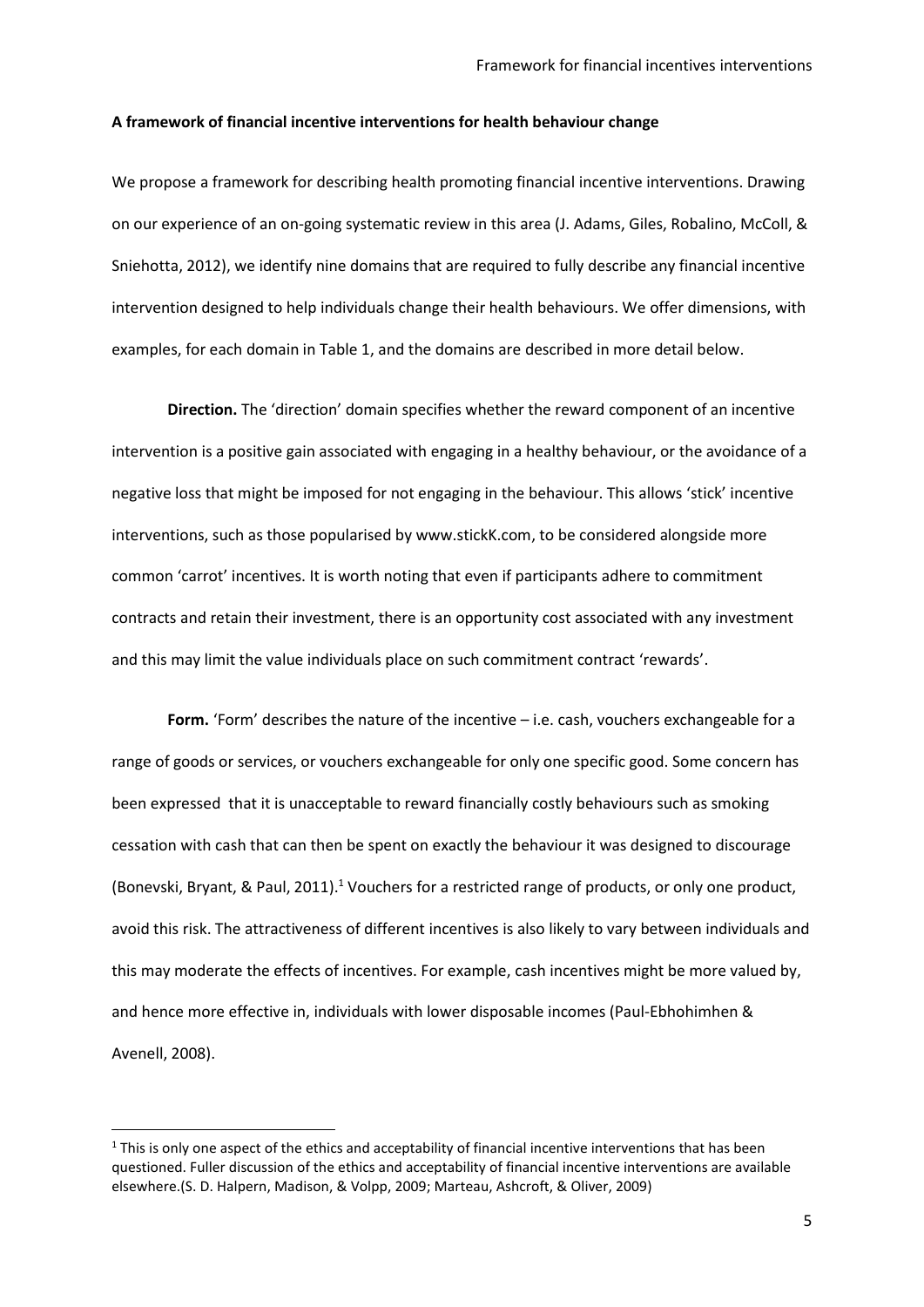**Magnitude.** This domain describes the total value of incentive available to participants in the programme. We conceptualise this as a continuous, rather than categorical, variable and do not make any attempt to define what is a 'high' or 'low' magnitude of incentive as this is likely to vary with the individual circumstances of participants. The magnitude of incentives described in the literature range widely from as little as, for example, US\$5 for attendance for influenza vaccination [\(Nowalk et al., 2010\)](#page-15-4) to as much as, for example, US\$750 for attendance at a smoking cessation programme and continued cessation over 12 months [\(Volpp et al., 2009\)](#page-17-2). Others have offered variable incentives based on the level of behaviour performed [\(Hunter, Tully, Davis, Stevenson, &](#page-14-4)  [Kee, 2013\)](#page-14-4). Those with lower disposable incomes may consider smaller absolute values of incentives to be more 'valuable' than those with higher incomes. For this reason, it is possible that the effectiveness of any particular magnitude of financial incentive varies according to the socioeconomic circumstances of participants [\(White, Adams, & Heywood, 2009\)](#page-17-3). It also makes intuitive sense that larger magnitude incentives would be more effective overall and this accords with Equity Theory which proposes that perceived overcompensation for a particular behaviour arouses feelings of guilt and compensatory action to reduce that guilt – e.g. taking part in the requested behaviour [\(J.](#page-12-5)  [S. Adams, 1965;](#page-12-5) [Biner & Barton, 1990\)](#page-12-6). Whilst there is some evidence that increasing incentive magnitude increases effectiveness, this has not been extensively studied in the context of health behaviours. Paul-Ebhohimhem & Avenell (2008) considered the value of financial incentives in terms of participants 'personal disposable income' (PDI) and reported only a weak trend for greater effectiveness with incentives larger than 1.2% of PDI. In contrast, Reactance Theory suggests that financial incentives may be perceived as a threat to individuals' freedom of choice and that they will act to restore this freedom by choosing not to perform the behaviour [\(Brehm & Brehm, 1981\)](#page-13-3). If perceived threat increases with incentive magnitude, a simple linear relationship between magnitude and incentive effect should not be expected.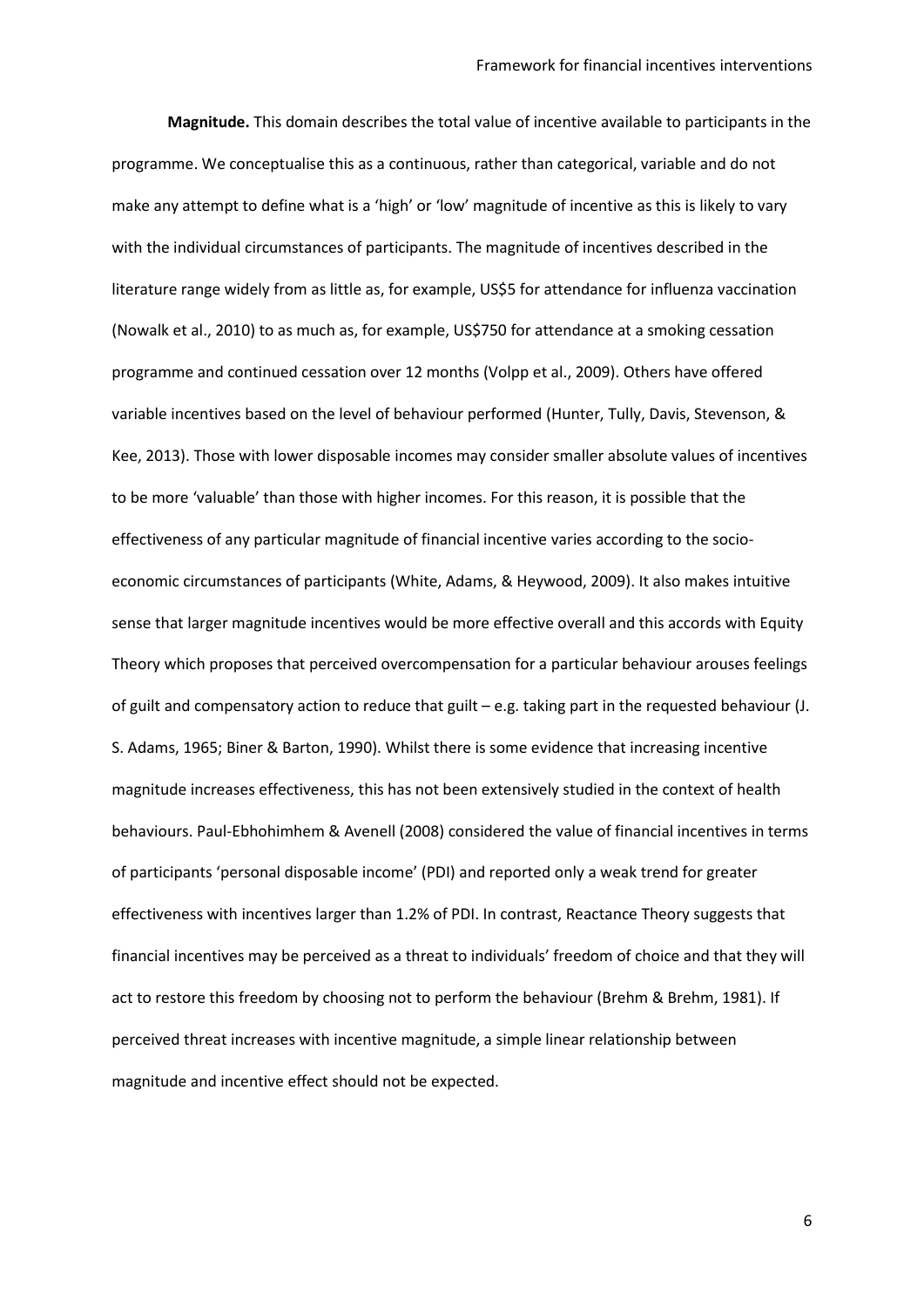**Certainty.** The 'certainty' domain describes how sure participants can be, from the start of the incentive programme, that they will receive the incentive if they successfully change their behaviour. We have included three dimensions of this domain.

*Certain incentives.* 'Certain' incentives are incentives which participants will definitely receive if they successfully perform the health behaviour of interest. Grocery vouchers given every week a smoke-free breath test is provided [\(Ballard & Radley, 2009\)](#page-12-0) are a good example of a certain incentive.

*Certain chance incentives.* Participants will not necessarily receive 'certain chance' incentives even if they achieve the behaviour, but they can be sure from the outset what the likelihood of receiving the incentive is. For example, each time a weight loss target is achieved, individuals might be given the opportunity to draw a ticket from a bowl of 500 tickets, only half of which are associated with prizes (with tickets returned to the bowl after each draw) [\(Petry, Barry,](#page-16-5)  [Pescatello, & White, 2011\)](#page-16-5).

*Uncertain chance incentives.* In the case of uncertain chance incentives, participants are both unsure whether they will receive the reward if they achieve the behaviour, and what their chances of receiving it will be. Quit & Win contests are the best example of uncertain chance incentives [\(Cahill & Perera, 2011\)](#page-13-1). In these contests, the chances of winning depend both on how many other people enter the contest and how many of these manage to quit by the end of the contest – neither of which can be accurately predicted from the outset. Lottery tickets given in exchange for behaviour change [\(Glasgow, Hollis, Ary, & Boles, 1993\)](#page-13-4) would be also considered uncertain chance incentives as the recipient cannot be sure that they will win anything in the lottery, or what their chances of winning will be at the outset of the intervention.

**Target.** The 'target' domain captures the difference between financial incentive interventions for what we term 'process', 'intermediate' and 'outcome' behaviours. Process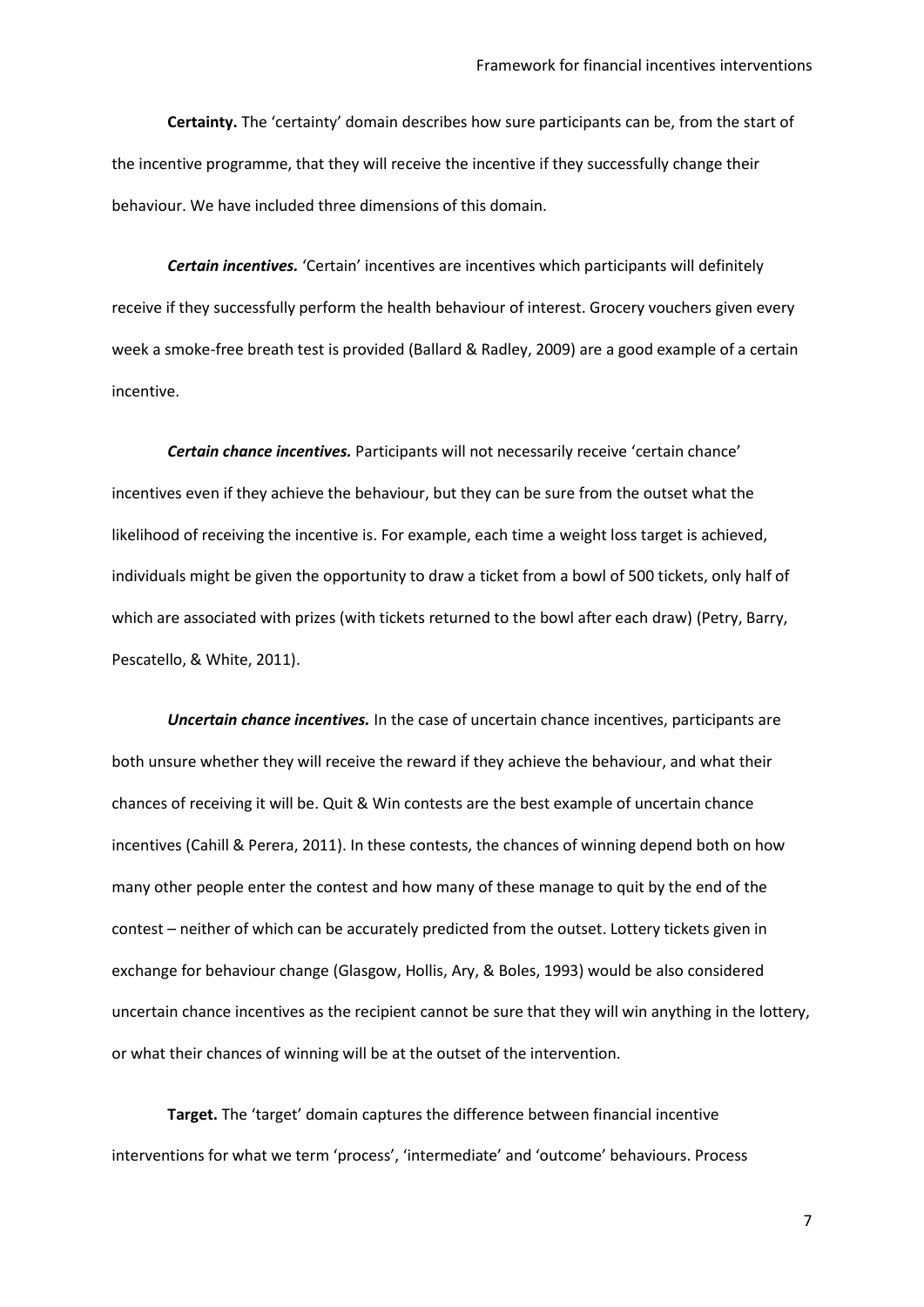behaviours are those that involve engaging in a process that is likely to help individuals achieve healthy behaviour outcomes by providing behavioural change skills, but which are not healthy in themselves – for example, attending drug rehabilitation sessions [\(Carroll et al., 2006\)](#page-13-5), or smoking cessation counselling [\(Volpp et al., 2009\)](#page-17-2). Intermediate behaviours are those that could be considered healthy in themselves, but which are encouraged as intermediaries to other outcomes – for example, incentivising regular physical activity as an intermediary to achieving weight loss [\(Jeffery, Wing, Thorson, & Burton, 1998\)](#page-14-5). Outcome behaviours are those representing healthy distal behaviours – for example, rewarding drug-free urine samples [\(Carroll et al., 2006\)](#page-13-5). Incentives have also been offered for non-behavioural proxy markers of behaviour, such as weight loss [\(Jeffery,](#page-14-6)  [Gerber, Rosenthal, & Lindquist, 1983\)](#page-14-6).

**Frequency.** 'Frequency' describes the proportion of occurrences of the behaviour that are incentivised. We have categorised this domain into 'all' or 'some' instances of behaviour being rewarded. Some behaviours are much easier to continuously monitor, making it possible to reward every occasion on which the behaviour is performed (e.g. rewards based on the number of physically active minutes, monitored by pedometer) [\(Finkelstein, Brown, Brown, & Buchner, 2008\)](#page-13-6). In other cases, on-going monitoring of every occurrence of the behaviour may be impossible or impractical. For example, it is probably unfeasible to reward every cigarette avoided in a smoking cessation incentive intervention, but a reward can be given for each smoke-free breath test [\(Ballard & Radley,](#page-12-0)  [2009\)](#page-12-0). There is some evidence from laboratory-based work that partial reinforcement with incentives for some, rather than all, instances of a desired behaviour is likely to lead to more sustained behaviour change than rewarding every instance of the behaviour [\(Bitterman, 2006\)](#page-12-7), but it is not clear if this also occurs in the community.

**Immediacy.** The 'immediacy' domain describes how soon after the behaviour occurs that the incentive is provided. Too long a delay between behaviour and reward may mean that participants do not easily link the two and the incentive fails to act as an effective reinforcer. It is likely that there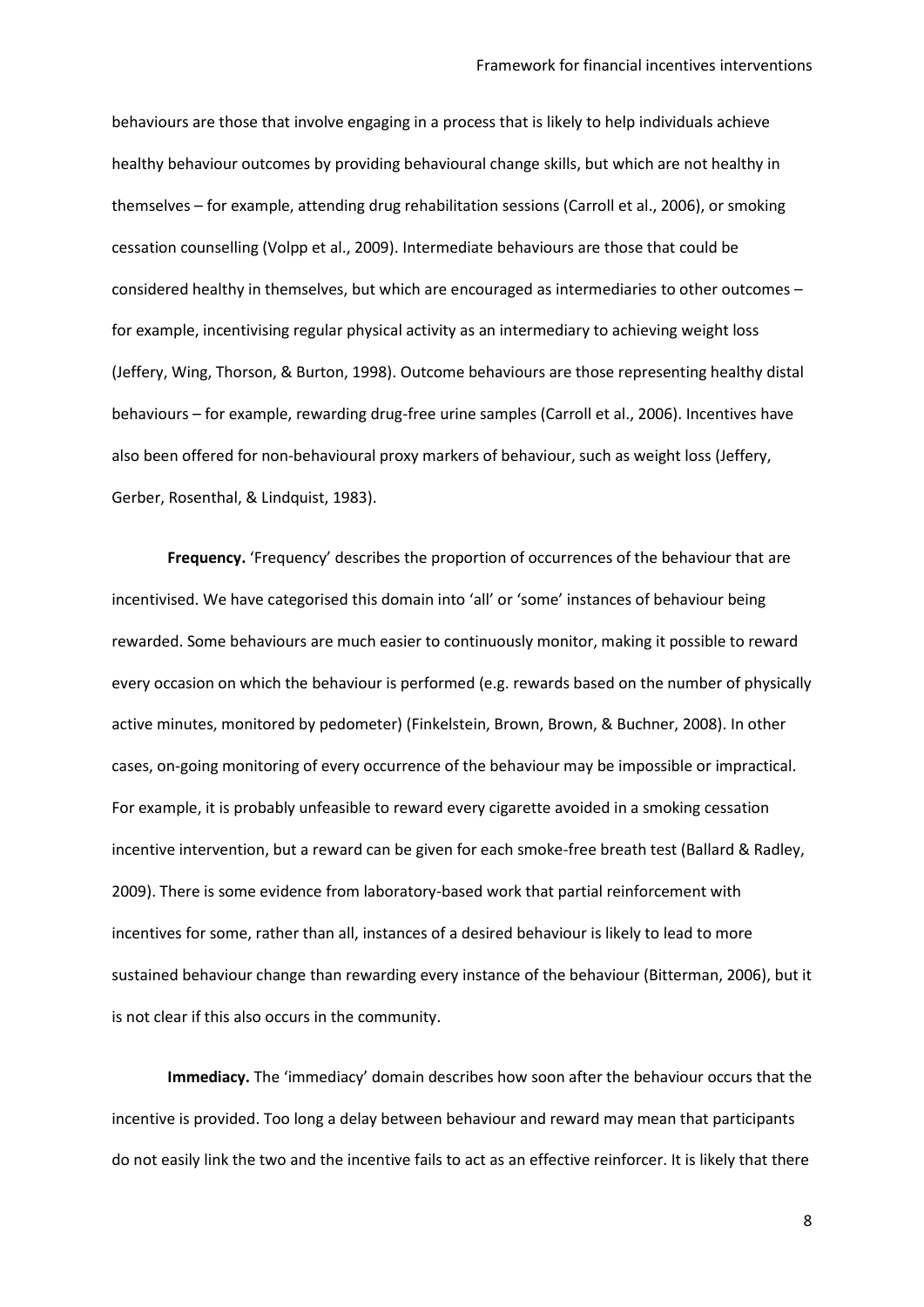is an optimum time between behaviour and incentive for changing health behaviours, and this may be different for different behaviours. Again, laboratory-based work suggests that variable intervals between behaviour and reward may be more effective than fixed intervals [\(Bitterman, 2006\)](#page-12-7). As far as we are aware, this is not something that has been explored in terms of health behaviours in the community and this may be a fruitful avenue for future research. As immediacy is a continuous, rather than categorical, domain we do not provide dimensions for it in Table 1.

**Schedule.** The domain of 'schedule' is dichotomised into those incentives that offer fixed magnitudes of incentives for each instance of the behaviour that is incentivised, and those that offer variable incentives in response to prolonged behaviour change. In most cases, varying reward schedules are incremental with values of rewards increasing as the number of monitoring sessions at which the behaviour is confirmed increases [\(Carroll et al., 2006\)](#page-13-5). Contingency Management Theory predicts that gradually increasing the value of incentives as maintenance of behaviour progresses will lead to more sustained behaviour change and there is some evidence to support this in the context of cigarette abstinence [\(Roll, Higgins, & Badger, 1996\)](#page-16-6).

**Recipient.** The final domain in our framework is 'recipient'. The majority of financial incentives are given to the individuals who are asked to perform incentivised behaviours. However, some programmes cluster participants into groups with rewards for average group performance [\(Jeffery et al., 1983\)](#page-14-6). Others reward clinicians [\(Salize et al., 2009\)](#page-17-4), significant others [\(Jeffery et al.,](#page-14-6)  [1983\)](#page-14-6), or parents [\(Lawrence et al., 2004;](#page-14-0) [Minkovitz et al., 1999\)](#page-15-5) in addition to, or instead of, the individuals who change their behaviour.

#### **Conclusion and unanswered questions**

We believe that it is possible to describe all health promoting financial incentive interventions according to our framework and give some examples of this in Table 2. In practice, many financial incentive interventions designed to change health behaviours include a number of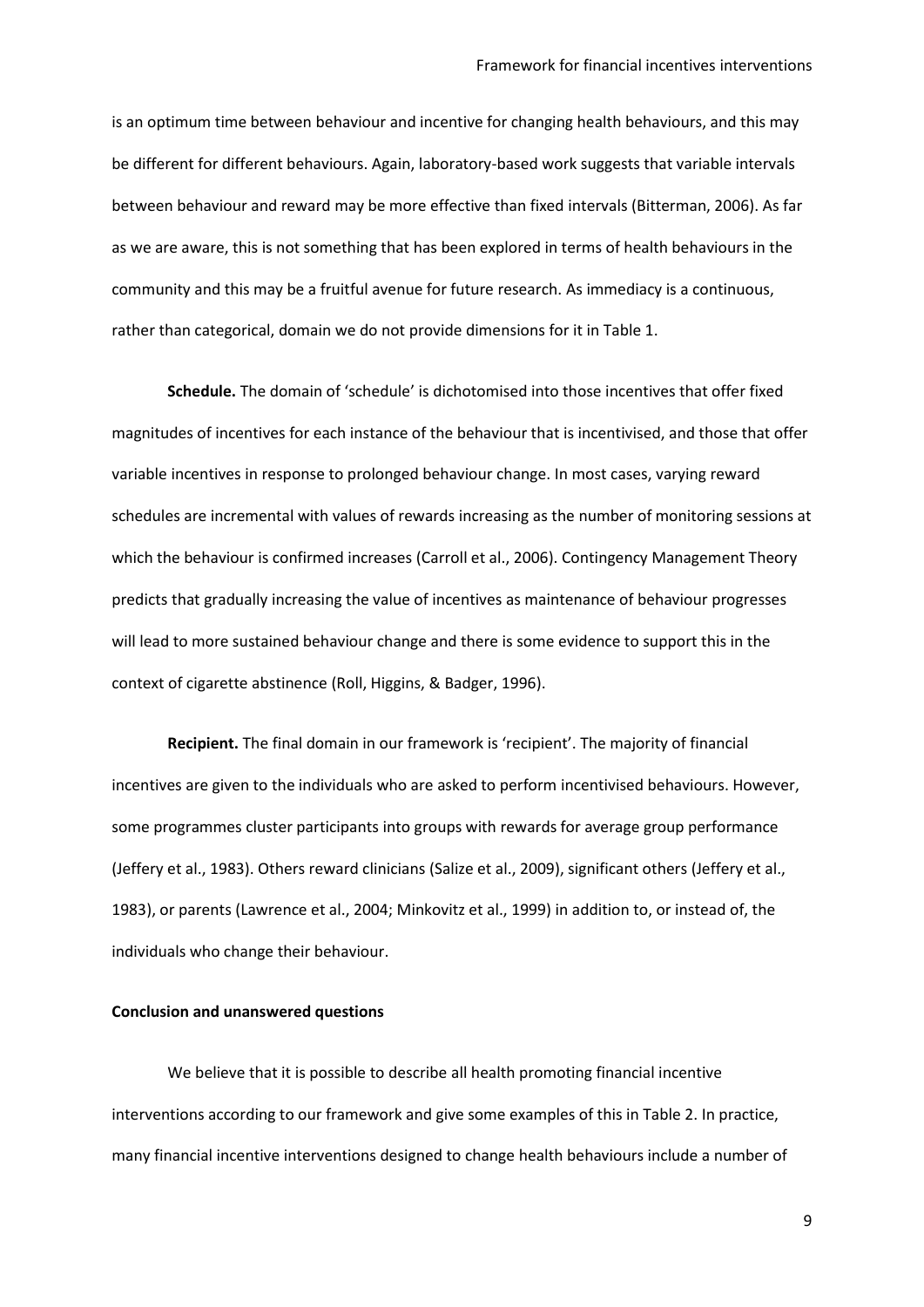different incentive components. For example, individuals might receive a cash reward at each monthly check-up that they provide a smoke-free breath test, and also be entered into a lottery each month they are confirmed as smoke-free [\(Glasgow et al., 1993\)](#page-13-4). In these cases, the framework should be used to describe all individual incentives components separately.

The framework should also help provide a structure for future research on financial incentive interventions for healthy behaviours. Given the complexity of financial incentive interventions, the framework highlights the naivety of current research that tends to focus on simple questions of whether or not financial incentive interventions "work" to successfully change healthy behaviours. Our framework will help guide a more mature approach exploring how financial incentive interventions can be configured to achieve the most sustained behaviour change, and whether different configurations are required for different groups of individuals or behaviours. For example, it is not clear what the optimal configuration of each domain is for effective behaviour change and whether this varies across different behaviours or according to the personal, socioeconomic characteristics of participants.

The order we have presented the domains here is arbitrary and we do not, at this point, have good reason to believe that any domains are more important, in terms of intervention effectiveness than others. Further research is required to clarify this. Furthermore, it is likely, but not clear, that the domains are not independent of each other. For example, whilst cash incentives have been reported to have higher perceived value than voucher incentives (of the same face value) of relatively low magnitudes [\(Rosado, Sigmon, Jones, & Stitzer, 2005\)](#page-16-7), this difference may reduce as magnitude increases. Additionally, given that individuals tend to overestimate the probability of events with low chance occurring [\(Tversky & Kahneman, 1974\)](#page-17-5), there may be an interaction between certainty and magnitude such that higher potential magnitude incentives (e.g. £1000) with low certainty (e.g. 1 in 100 chance) may be more effective than lower magnitude (e.g. £10) ones of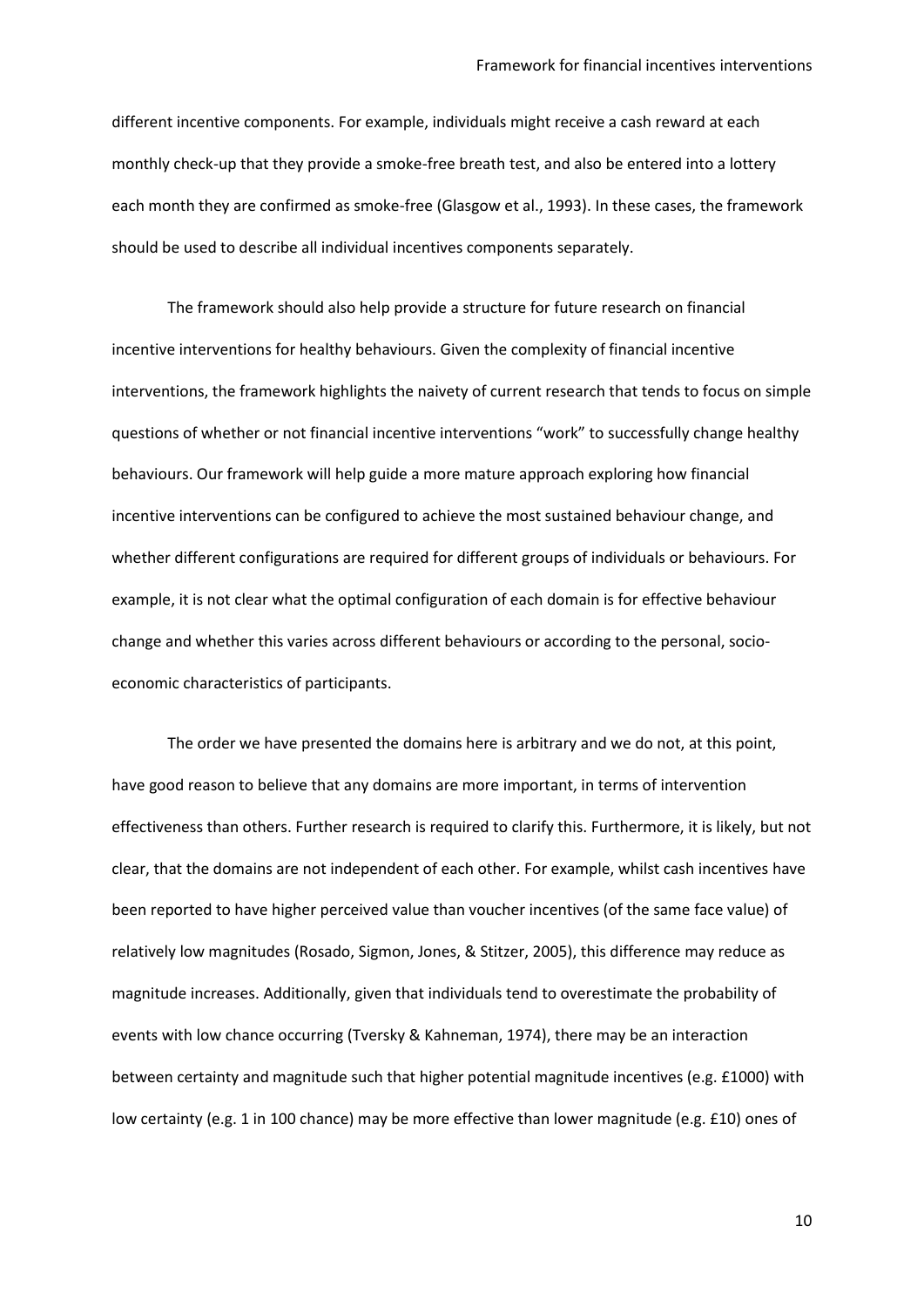higher certainty (e.g. definite chance) – even if the absolute expected return remains the same (£10 in both cases).

This framework should help researchers and policy makers recognise the complexity of financial incentive interventions and how they can vary across a range of different domains. We do not believe that this complexity has been widely recognised previously and the framework helps both to highlight this and to provide a vocabulary to begin to explore it further.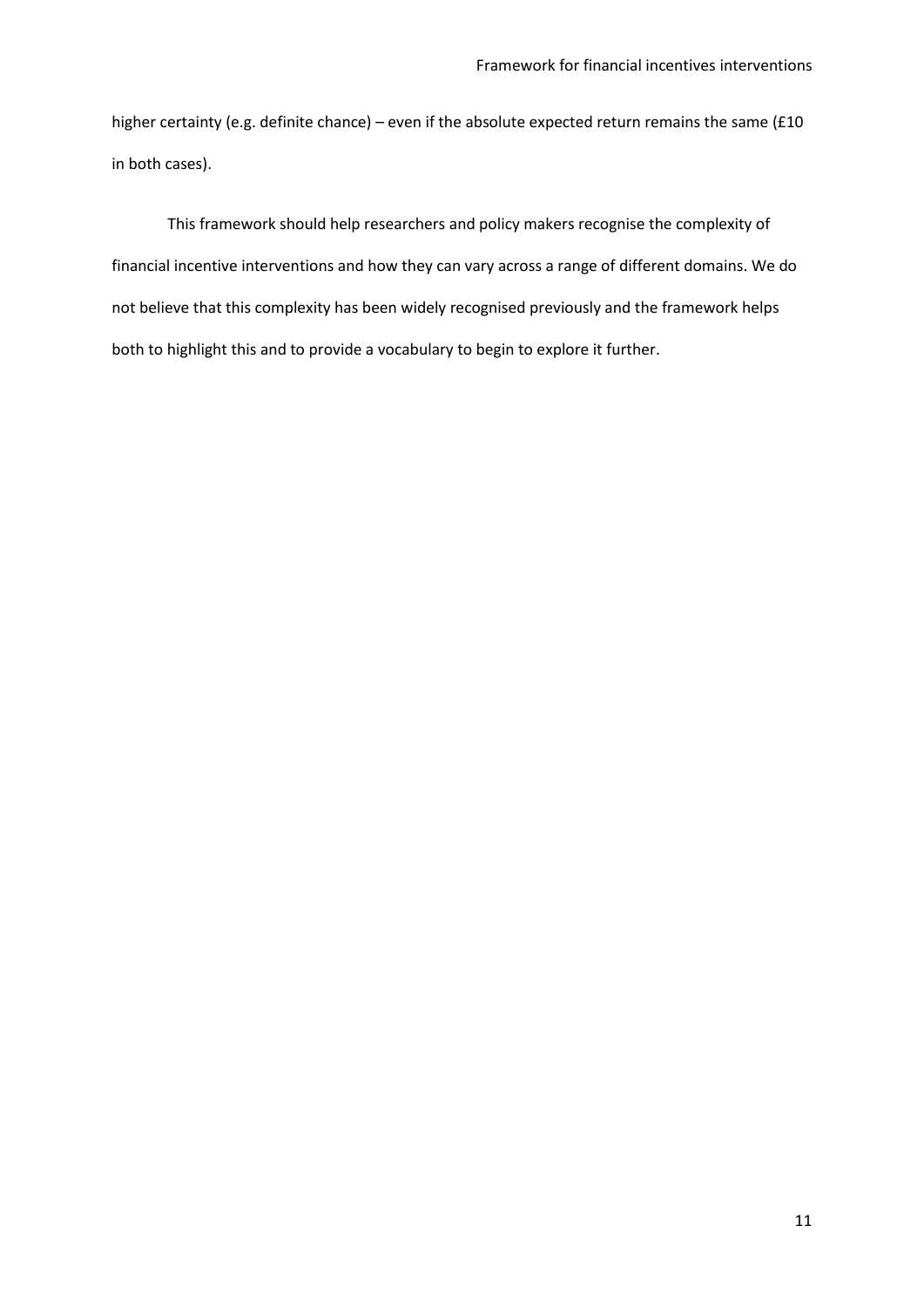#### **Completing interests**

The authors declare that they have no competing interests.

### **Authors' contributions**

This manuscript arose from discussions associated with an ongoing systematic review being carried out by JA, ELG, EM and FFS. JA drafted the original manuscript and redrafted it following critical discussions with ELG, EM and FFS. All authors have read and approved the final version.

#### **Funding**

This work is produced under the terms of a Career Development Fellowship research training fellowship issued by the National Institute of Health Research to JA. The views expressed in this publication are those of the authors and not necessarily those of the NHS, The National Institute for Health Research or the Department of Health. JA & ELG are funded in part, and FFS is funded in full, as staff members of Fuse, the Centre for Translational Research in Public Health, a UKCRC Public Health Research Centre of Excellence. Funding for Fuse from the British Heart Foundation, Cancer Research UK, Economic and Social Research Council, Medical Research Council, the National Institute for Health Research, is gratefully acknowledged. None of the funders played any role in the preparation of the manuscript or the decision to submit.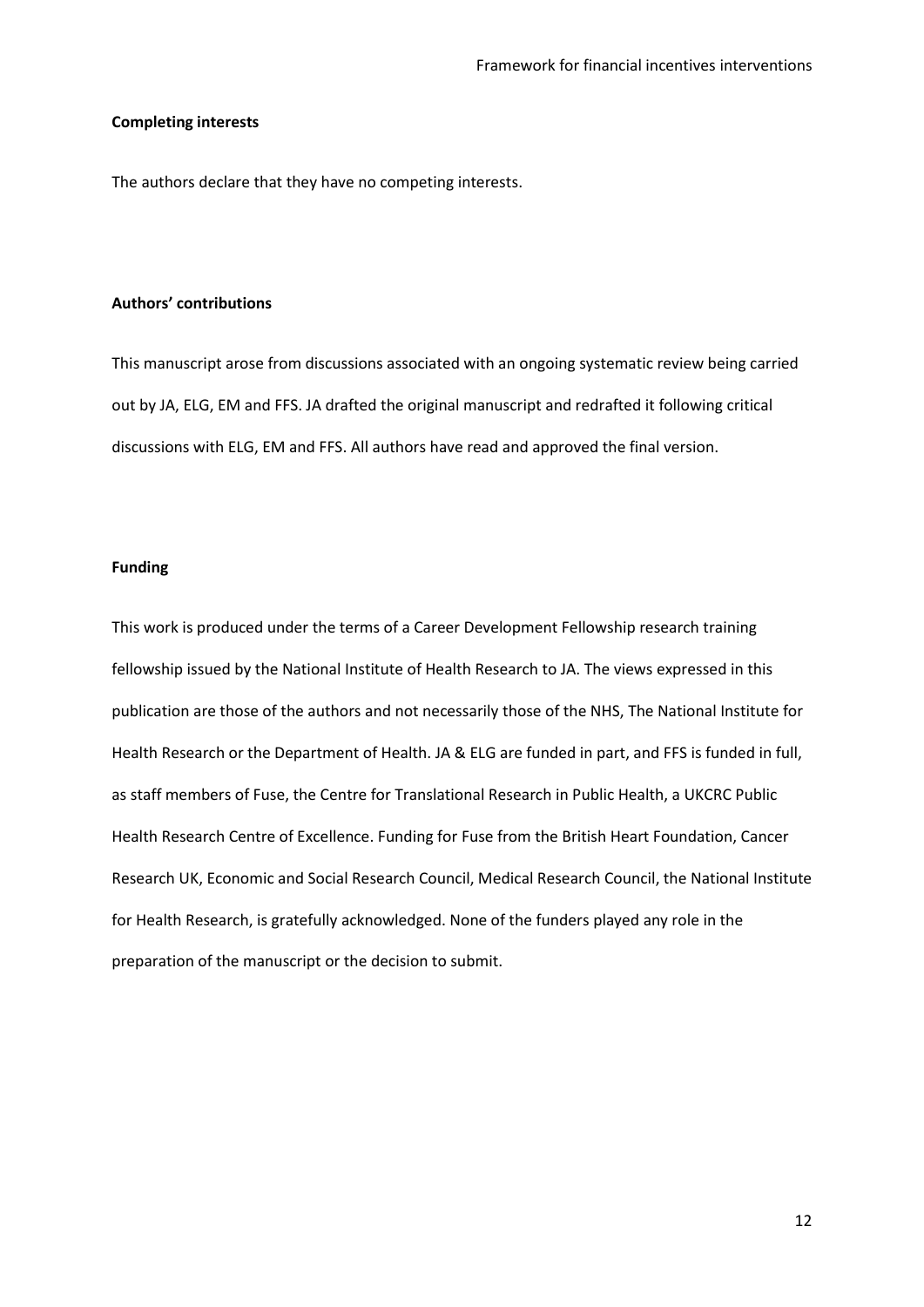#### **References**

- <span id="page-12-8"></span><span id="page-12-1"></span>Abraham, C., & Michie, S. (2008). A taxonomy of behaviour change techniques used in interventions. *Health Psychology, 27*, 379-387.
- <span id="page-12-3"></span>Adams, J., Giles, E., Robalino, S., McColl, E., & Sniehotta, F. (2012). A systematic review of the use of financial incentives and penalties to encourage uptake of healthy behaviors: protocol. *Systematic Reviews, 1*(51), doi:10.1186/2046-4053-1181-1151.
- <span id="page-12-5"></span>Adams, J. S. (1965). Inequity in social exchange. In L. Berkowitz (Ed.), *Advances in Experimental Social Psychology* (pp. 267-299). New York: Academic Press.
- <span id="page-12-0"></span>Ballard, P., & Radley, A. (2009). Give It Up For Baby-A Smoking Cessation Intervention for Pregnant Women in Scotland. *Cases in Public Health Communication & Marketing, 3*, 147-160.
- <span id="page-12-2"></span>Bandura, A. (1986). *Social Foundations of Thought and Action: A Social Cognitive Theory*. Englewood Cliffs, N.J: Prentice-Hall.
- <span id="page-12-6"></span>Biner, P. M., & Barton, D. L. (1990). Justifying the enclosure of monetary incentives in mail survey cover letter. *Psychology and Marketing, 7*, 153-162.
- <span id="page-12-7"></span>Bitterman, M. (2006). Classical conditioning since Pavlov. *Review of General Psychology, 10*(4), 365- 376.
- <span id="page-12-4"></span>Bonevski, B., Bryant, J., & Paul, C. (2011). Encouraging smoking cessation among disadvantaged groups: A qualitative study of the financial aspects of cessation. *Drug and Alcohol Review, 30*(4), 411-418. doi: 10.1111/j.1465-3362.2010.00248.x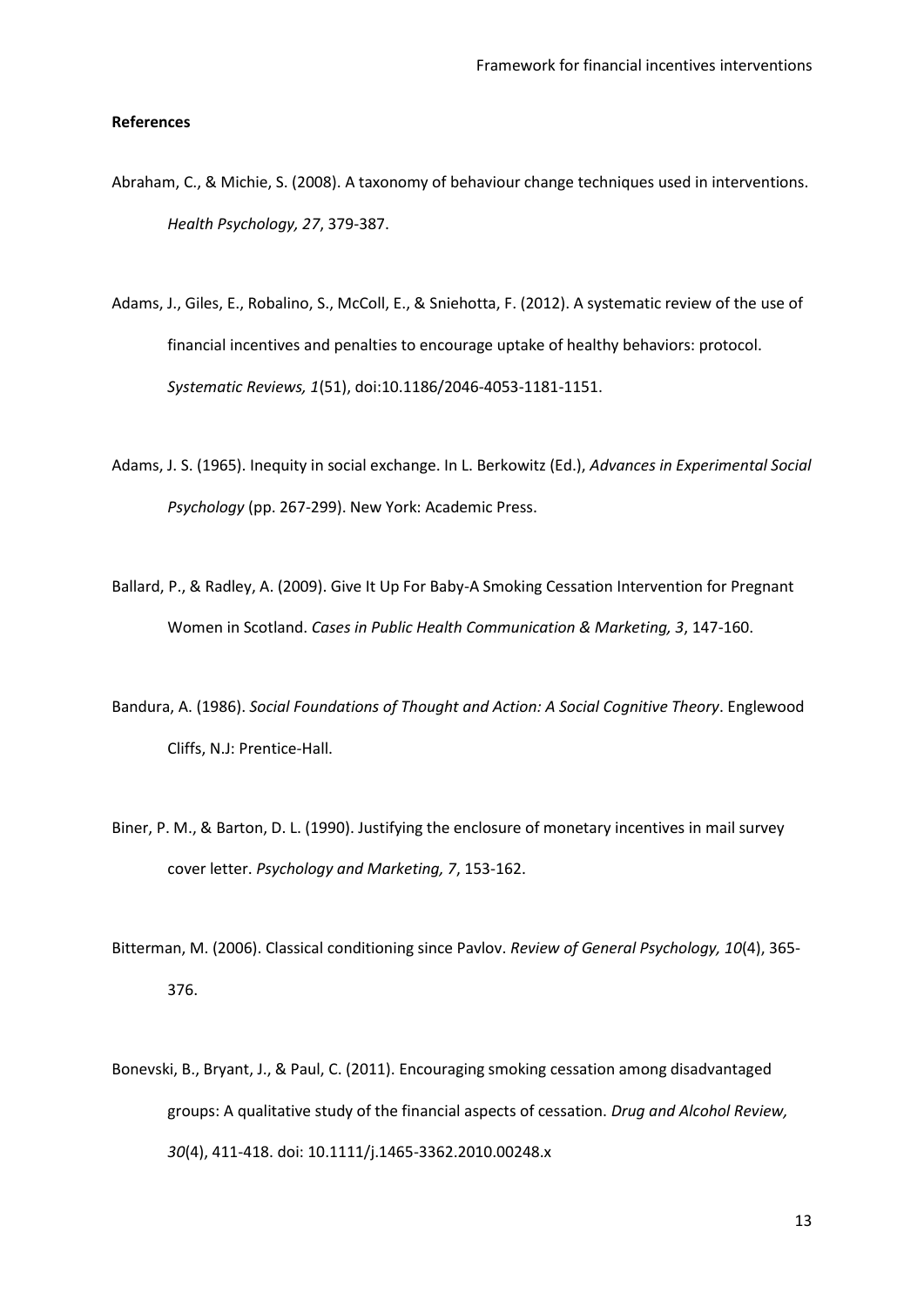<span id="page-13-8"></span><span id="page-13-7"></span><span id="page-13-3"></span>Brehm, S. S., & Brehm, J. W. (1981). *Psychological reactance: a theory of freedom and control*. New York: Academic Press.

<span id="page-13-9"></span><span id="page-13-1"></span>Cahill, K., & Perera, R. (2011). Competitions and incentives for smoking cessation. *Cochrane Database of Systematic Reviews*(4), Art. No.: CD004307. DOI: 004310.001002/14651858.CD14004307.pub14651854.

- <span id="page-13-5"></span>Carroll, K. M., Easton, C. J., Nich, C., Hunkele, K. A., Neavins, T. M., Sinha, R., . . . Rounsaville, B. J. (2006). The use of contingency management and motivational/skills-building therapy to treat young adults with marijuana dependence. *Journal of Consulting and Clinical Psychology, 74*, 955-966.
- <span id="page-13-6"></span>Finkelstein, E. A., Brown, D. S., Brown, D. R., & Buchner, D. M. (2008). A randomized study of financial incentives to increase physical activity among sedentary older adults. *Preventive Medicine, 47*(2), 182-187.
- <span id="page-13-4"></span>Glasgow, R., Hollis, J., Ary, D., & Boles, S. (1993). Results of a year-long incentives-based worksite smoking-cessation program. *Addictive Behaviors, 18*(4), 455-464.
- <span id="page-13-0"></span>Halpern, S., Asch, D., & Volpp, K. (2012). Commitment contracts as a way to health. *BMJ, 344*. doi: 10.1136/bmj.e522
- <span id="page-13-2"></span>Halpern, S. D., Madison, K. M., & Volpp, K. G. (2009). Patients as Mercenaries?: The Ethics of Using Financial Incentives in the War on Unhealthy Behaviors. *Circulation: Cardiovascular Quality and Outcomes, 2*(5), 514-516. doi: 10.1161/circoutcomes.109.871855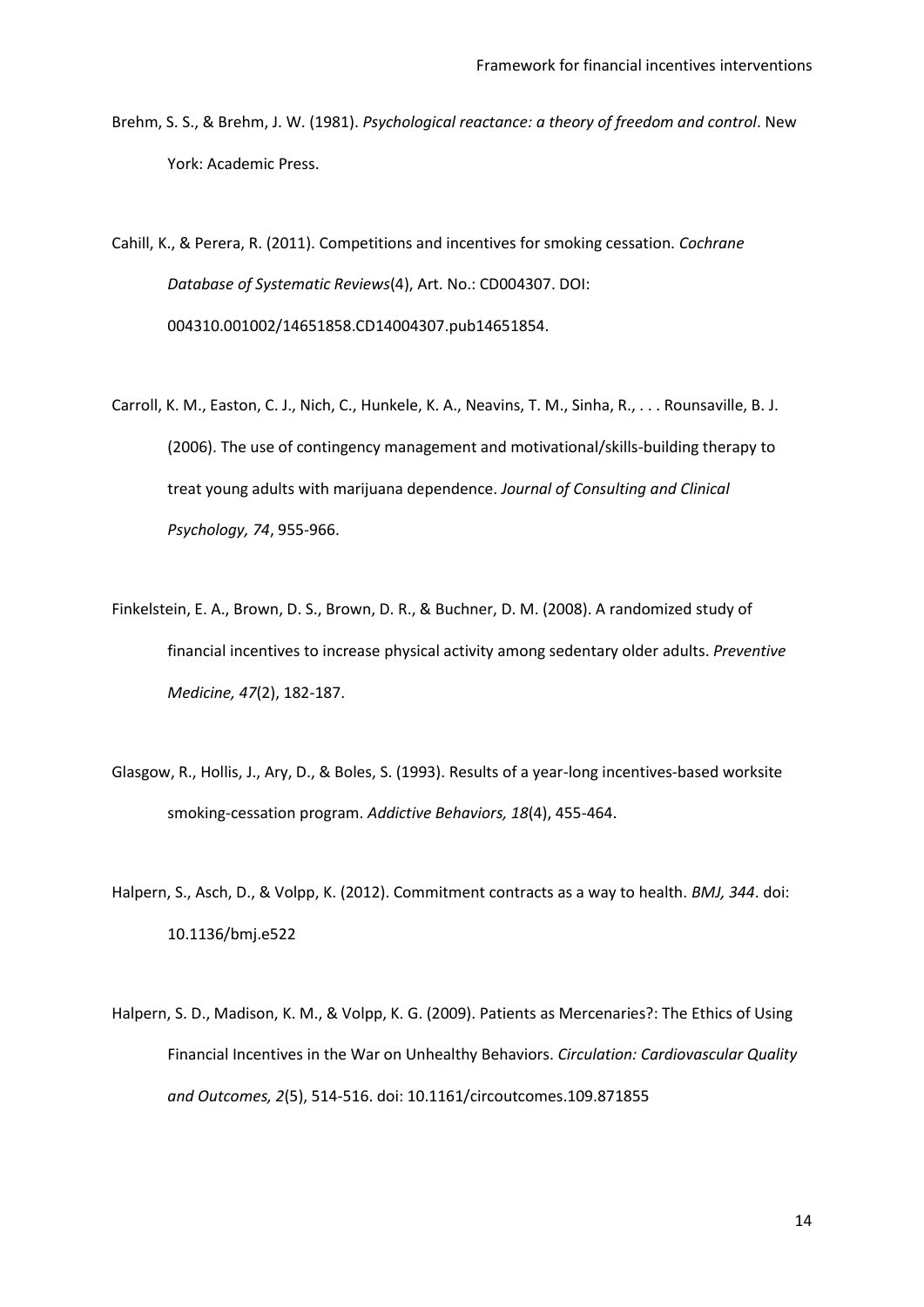- <span id="page-14-9"></span><span id="page-14-8"></span><span id="page-14-4"></span>Hunter, R. F., Tully, M. A., Davis, M., Stevenson, M., & Kee, F. (2013). Physical Activity Loyalty Cards for Behavior Change: A Quasi-Experimental Study. *American Journal of Preventive Medicine, 45*(1), 56-63.
- <span id="page-14-6"></span>Jeffery, R. W., Gerber, W. M., Rosenthal, B. S., & Lindquist, R. A. (1983). Monetary contracts in weight control: effectiveness of group and individual contracts of varying size. *Journal of Consulting & Clinical Psychology, 51*(2), 242-248.
- <span id="page-14-7"></span><span id="page-14-5"></span>Jeffery, R. W., Wing, R. R., Thorson, C., & Burton, L. R. (1998). Use of personal trainers and financial incentives to increase exercise in a behavioral weight-loss program. *Journal of Consulting & Clinical Psychology, 66*(5), 777-783.
- <span id="page-14-3"></span>Johnston, M., & Sniehotta, F. (2010). Financial incentives to change patient behaviour. *Journal of Health Services Research and Policy, 15*(3), 131-132. doi: 10.1258/jhsrp.2010.010048
- <span id="page-14-2"></span>Lagarde, M., Haines, A., & Palmer, N. (2007). Conditional Cash Transfers for Improving Uptake of Health Interventions in Low- and Middle-Income Countries: A Systematic Review. *JAMA, 298*(16), 1900-1910. doi: 10.1001/jama.298.16.1900
- <span id="page-14-0"></span>Lawrence, G., MacIntyre, C., Hull, B., & McIntyre, P. (2004). Effectiveness of the linkage of child care and maternity payments to childhood immunisation. *Vaccine, 22*, 2345-2350.
- <span id="page-14-1"></span>Lussier, J. P., Heil, S. H., Mongeon, J. A., Badger, G. J., & Higgins, S. T. (2006). A meta-analysis of voucher-based reinforcement therapy for substance use disorders. *Addiction, 101*(2), 192- 203. doi: 10.1111/j.1360-0443.2006.01311.x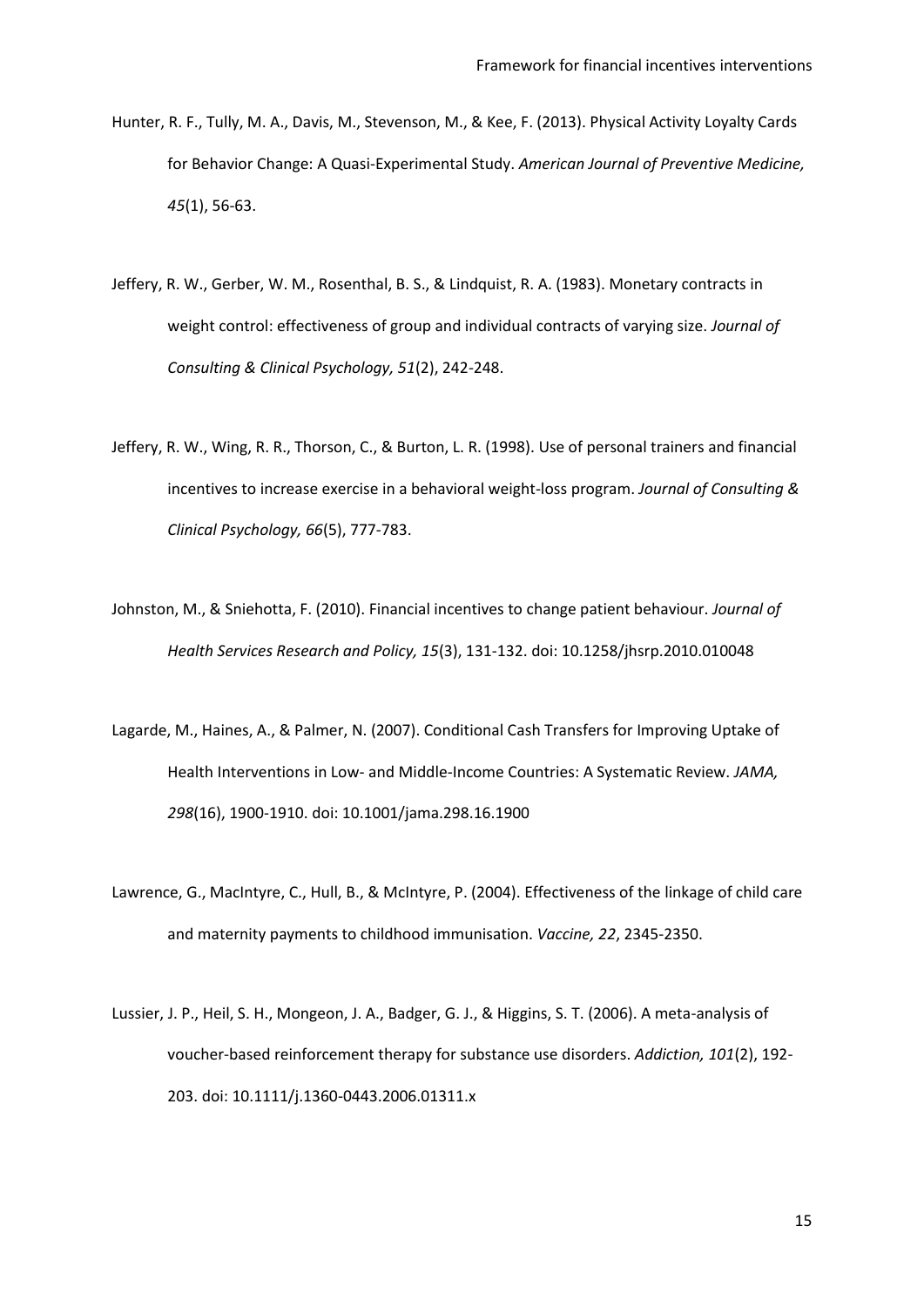- <span id="page-15-7"></span><span id="page-15-1"></span>Lynagh, M., Sanson-Fisher, R., & Bonevski, B. (2013). What's Good for the Goose is Good for the Gander. Guiding Principles for the Use of Financial Incentives in Health Behaviour Change. *International Journal of Behavioral Medicine, 20*(1), 114-120.
- <span id="page-15-6"></span>Malotte, C., Rhodes, F., & Mais, K. (1998). Tuberculosis screening and compliance with return for skin test reading among active drug users. *American Journal of Public Health, 88*(5), 792-796.
- <span id="page-15-3"></span>Marteau, T., Ashcroft, R., & Oliver, A. (2009). Using financial incentives to achieve healthy behaviour. *BMJ, 338*. doi: 10.1136/bmj.b1415
- <span id="page-15-2"></span>Michie, S., & Johnston, M. (2012). Theories and techniques of behaviour change: Developing a cumulative science of behaviour change. *Health Psychology Review, 6*(1), 1-6. doi: 10.1080/17437199.2012.654964
- <span id="page-15-5"></span>Minkovitz, C., Holt, E., Hughart, N., Hou, W., Thomas, L., Dini, E., & Guyer, B. (1999). The effect of parental monetary sanctions on the vaccination status of young children. *Archives of Pediatric and Adolescent Medicine, 153*, 1242-1247.
- <span id="page-15-0"></span>National Institute for Health and Care Excellence. (2007). CG51 Drug misuse: psychosocial interventions: NICE guideline.
- <span id="page-15-4"></span>Nowalk, M. P., Lin, C. J., Toback, S. L., Rousculp, M. D., Eby, C., Raymund, M., & Zimmerman, R. K. (2010). Improving Influenza Vaccination Rates in the Workplace: A Randomized Trial. *American Journal of Preventive Medicine, 38*(3), 237-246.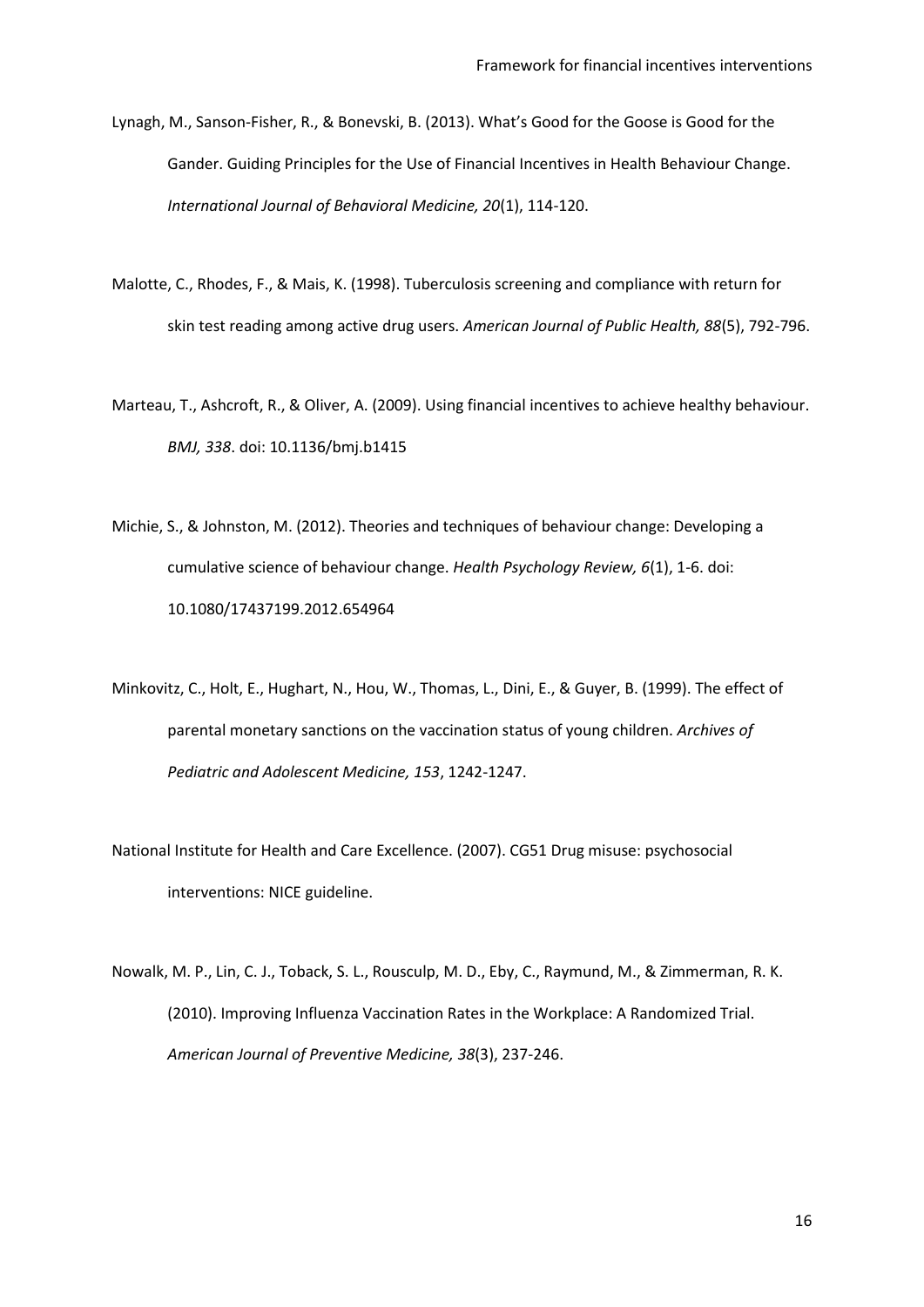- <span id="page-16-8"></span><span id="page-16-2"></span>O' Malley, G. C., Baker, P. R., Francis, D. P., Perry, I., & Foster, C. (2012). Incentive-based interventions for increasing physical activity and fitness (Protocol). *Cochrane Database of Systematic Reviews*(1), CD009598. DOI: 009510.001002/14651858.CD14009598.
- <span id="page-16-3"></span>Paul-Ebhohimhen, V., & Avenell, A. (2008). Systematic review of the use of financial incentives in treatments for obesity and overweight. *Obesity Reviews, 9*(4), 355-367.
- <span id="page-16-9"></span><span id="page-16-4"></span>Petry, N. (2011). Contingency management: what it is and why psychiatrists should want to use it. *Psychiatrist, 35*(5), 161-163.
- <span id="page-16-5"></span>Petry, N., Barry, D., Pescatello, L., & White, W. (2011). A low-cost reinforcement procedure improves short-term weight loss outcomes. *American Journal of Medicine, 124*(11), 1082-1085.
- <span id="page-16-1"></span>Prendergast, M., Podus, D., Finney, J., Greenwell, L., & Roll, J. (2006). Contingency management for treatment of substance use disorders: a meta-analysis. *Addiction, 101*(11), 1546-1560.
- <span id="page-16-0"></span>Relton, C., Strong, M., & Li, J. (2011). The 'Pounds for Pounds' weight loss financial incentive scheme: an evaluation of a pilot in NHS Eastern and Coastal Kent. *Journal of Public Health, 33*(4), 536- 542.
- <span id="page-16-6"></span>Roll, J. M., Higgins, S. T., & Badger, G. J. (1996). An experimental comparison of three different schedules of reinforcement of drug abstinence using cigarette smoking as an exemplar. *Journal of Applied Behavior Analysis, 29*(4), 495-505.
- <span id="page-16-7"></span>Rosado, J., Sigmon, S. C., Jones, H. E., & Stitzer, M. L. (2005). Cash Value of Voucher Reinforcers in Pregnant Drug-Dependent Women. *Experimental and Clinical Psychopharmacology, 13*(1), 41-47.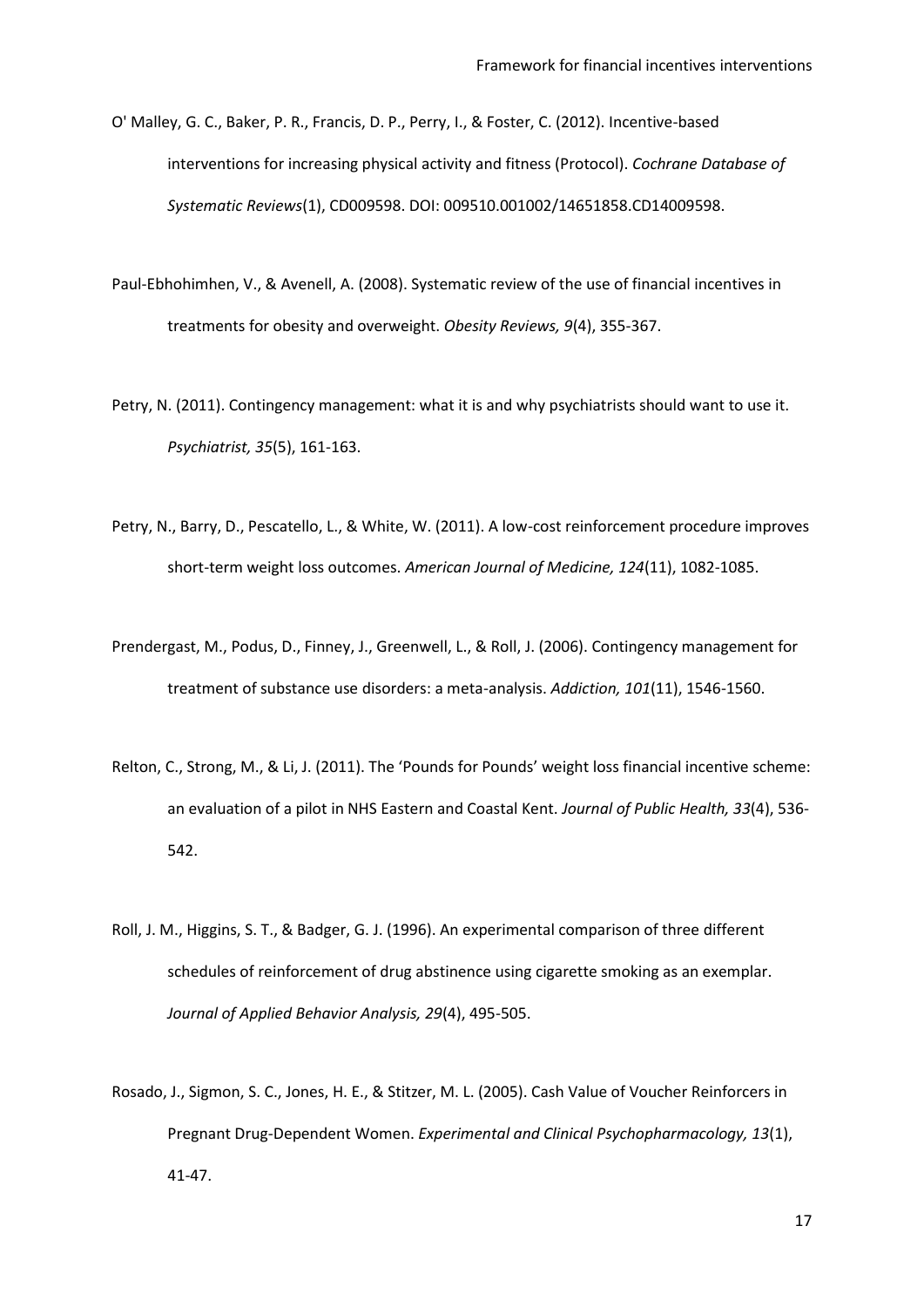<span id="page-17-6"></span><span id="page-17-4"></span>Salize, H. J., Merkel, S., Reinhard, I., Twardella, D., Mann, K., & Brenner, H. (2009). Cost-effective Primary Care-Based Strategies to Improve Smoking Cessation More Value for Money. *Archives of Internal Medicine, 169*(3), 230-235.

<span id="page-17-1"></span>Skinner, B. (1953). *Science and Human Behavior*. New York: Macmillan.

- <span id="page-17-5"></span>Tversky, A., & Kahneman, D. (1974). Judgment under uncertainty: heuristics and biases. *Science, 185*(4157), 1124-1131.
- <span id="page-17-2"></span>Volpp, K. G., Troxel, A. B., Pauly, M. V., Glick, H. A., Puig, A., Asch, D. A., . . . Audrain-McGovern, J. (2009). A Randomized, Controlled Trial of Financial Incentives for Smoking Cessation. *New England Journal of Medicine, 360*(7), 699-709. doi: doi:10.1056/NEJMsa0806819
- <span id="page-17-0"></span>Wall, J., Ni Mhurchu, C., Blakely, T., Rodgers, A., & Wilton, J. (2006). Effectiveness of Monetary Incentives in Modifying Dietary Behavior: A Review of Randomized, Controlled Trials. *Nutrition Reviews, 64*(12), 518-531.
- <span id="page-17-3"></span>White, M., Adams, J., & Heywood, P. (2009). How and why do interventions that increase health overall widen inequalities within populations? In S. Babones (Ed.), *Social inequality and public health* (pp. 65-82). Bristol: Policy Press.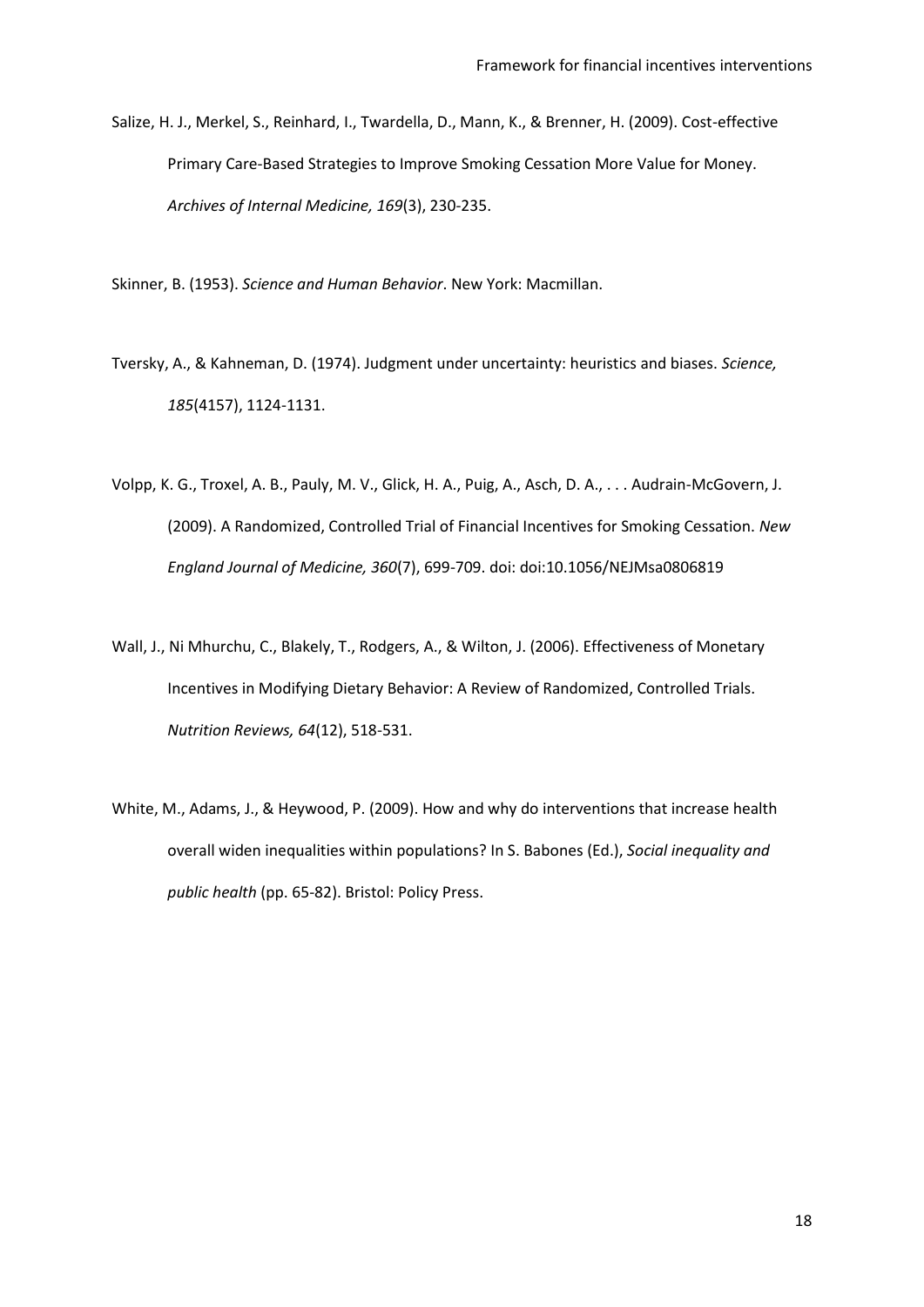## **Table 1: Framework of nine domains, with dimensions and examples, of financial incentives for health-behaviour change**

| Domain    | Dimension                             | Example                                                                                                                           |  |
|-----------|---------------------------------------|-----------------------------------------------------------------------------------------------------------------------------------|--|
| Direction | Positive reward                       | Welfare benefits increased for confirming all immunisations are up to date in children (Lawrence et<br>al., 2004)                 |  |
|           | Avoidance of penalty                  | Welfare benefits decreased for failing to confirm all immunisations are up to date in children<br>(Minkovitz et al., 1999)        |  |
| Form      | Cash                                  | Cash reward for weight loss (Jeffery et al., 1983)                                                                                |  |
|           | Vouchers for range of goods/services  | Grocery voucher for smoke-free breath test (Ballard & Radley, 2009)                                                               |  |
|           | Specific goods/service                | MP3 player for weight loss (Petry et al., 2011)                                                                                   |  |
| Magnitude | Continuous (not categorical) variable | Total value of incentive available to participants; ideally considered in relation to individual socio-<br>economic circumstances |  |
| Certainty | Certain                               | Grocery voucher for smoke-free breath test (Ballard & Radley, 2009)                                                               |  |
|           | Certain chance                        | Chance to draw from bowl of 500 tickets, 250 of which are associated with prizes, for weight loss<br>(Petry et al., 2011)         |  |
|           | Uncertain chance                      | Entered into lottery to win holiday for smoke-free breath test (Cahill & Perera, 2011)                                            |  |
| Target    | Process                               | Shopping vouchers for attendance at routine out-patient drug rehabilitation sessions (Carroll et al.,<br>2006)                    |  |
|           | Intermediate                          | Cash reward for attending supervised walks to achieve weight-loss (Jeffery et al., 1998)                                          |  |
|           | Outcome                               | Shopping vouchers for drug-free urine (Carroll et al., 2006)                                                                      |  |
|           | Proxy measures of behaviour           | Cash reward proportionate to weight loss (Jeffery et al., 1983)                                                                   |  |
| Frequency | All instances incentivised            | Cash reward based on number of physically active minutes per week (Finkelstein et al., 2008)                                      |  |
|           | Some instances incentivised           | Grocery voucher for smoke-free breath test, measured once per week (Ballard & Radley, 2009)                                       |  |
| Immediacy | Continuous (not categorical) variable | How soon reward is received after behaviour is performed                                                                          |  |
| Schedule  | Fixed                                 | Weight loss reward at a fixed rate per pound lost (or maintained as lost) per month (Relton et al.,                               |  |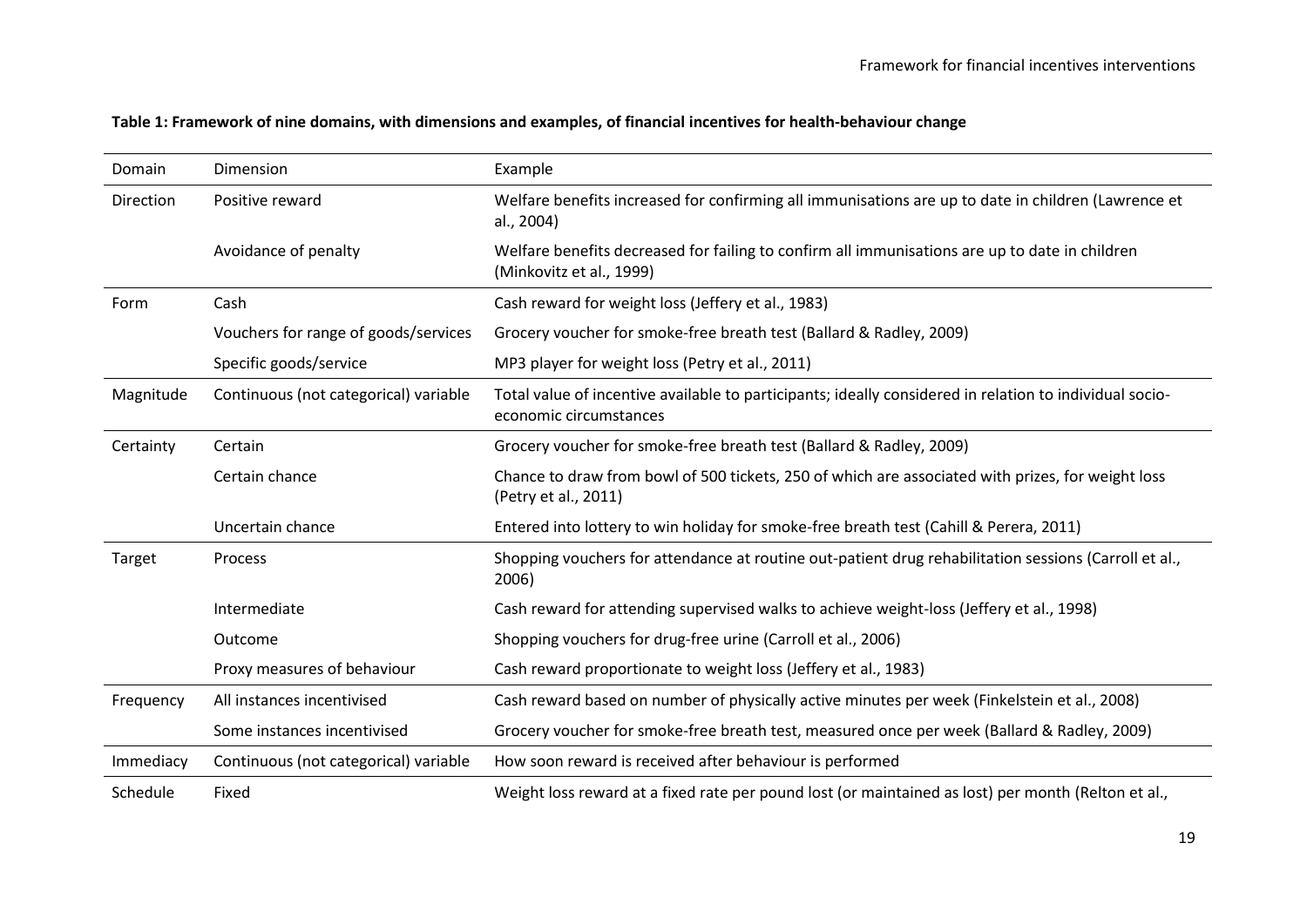|           |                   | 2011)                                                                                                                                                                             |  |
|-----------|-------------------|-----------------------------------------------------------------------------------------------------------------------------------------------------------------------------------|--|
|           | Variable          | Drug users received \$25 shopping vouchers for the first treatment session attended, increasing by \$5<br>for each additional consecutive session attended (Carroll et al., 2006) |  |
| Recipient | Individual        | Cash reward proportionate to weight loss achieved by individual participant (Jeffery et al., 1983)                                                                                |  |
|           | Group             | Cash proportionate to average weight loss in group of participants (Jeffery et al., 1983)                                                                                         |  |
|           | Significant other | Cash to nominated significant other for weight loss in participant (Jeffery et al., 1983)                                                                                         |  |
|           | <b>Clinician</b>  | Cash for each patient who quits smoking (Salize et al., 2009)                                                                                                                     |  |
|           | Parent            | Welfare benefits increased for confirming all childhood immunisations are up to date (Lawrence et al.,<br>2004)                                                                   |  |